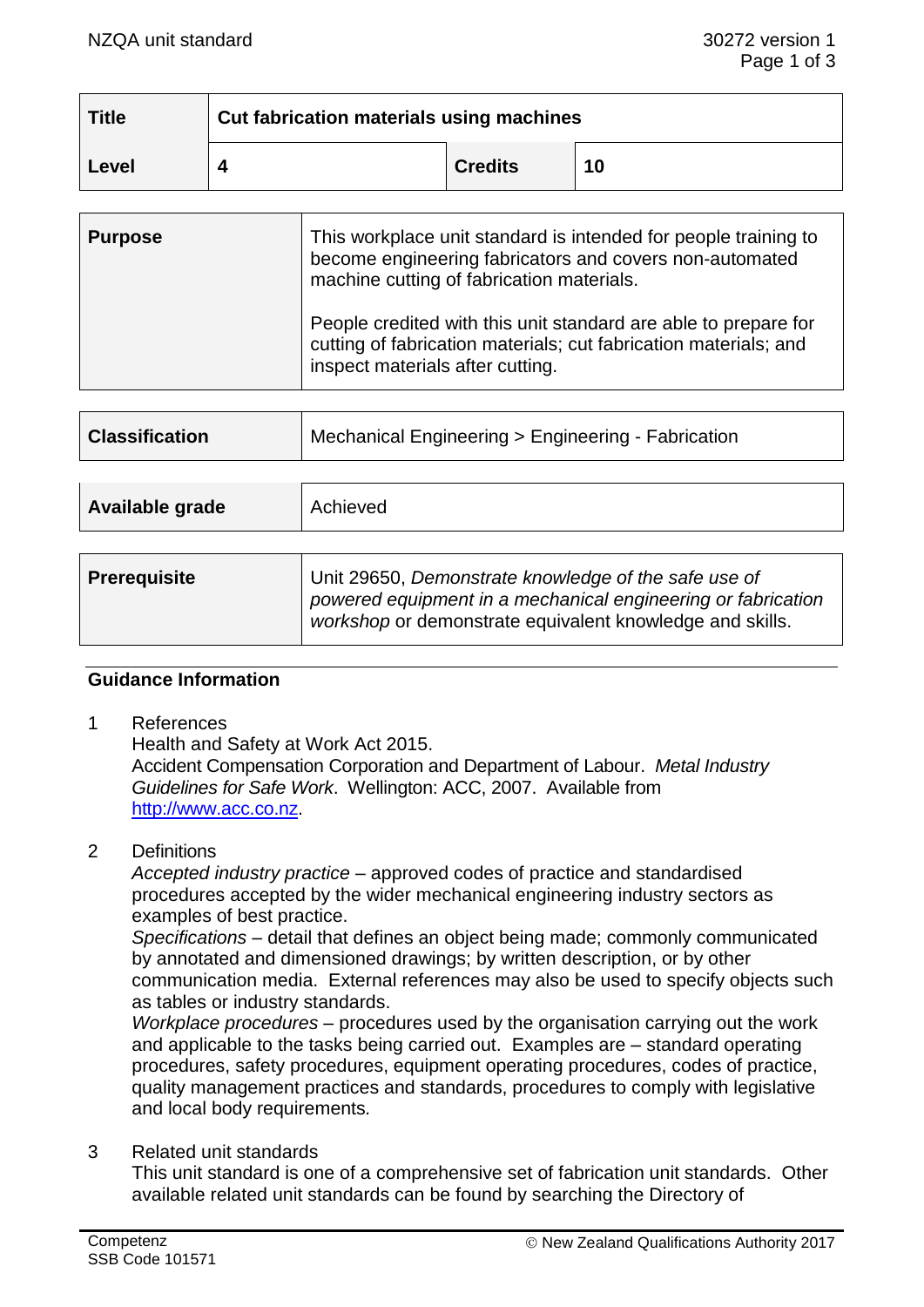Assessment Standards (DAS) on the NZQA website [http://www.nzqa.govt.nz](http://www.nzqa.govt.nz/) in the Engineering - Fabrication domain.

- 4 Context This unit standard can be assessed in a heavy or light fabrication context.
- 5 Timeframe All activities are expected to be completed within commercially acceptable timeframes.

# **Outcomes and performance criteria**

## **Outcome 1**

Prepare for cutting of fabrication materials.

Range six projects using at least three different cutting machines.

## **Performance criteria**

- 1.1 Work is planned in accordance with job requirements.
	- Range work requirements, materials, tools and equipment, work sequences, identification of potential problems.
- 1.2 Materials are selected and cutting characteristics determined in accordance with job requirements.
	- Range selection examples are material grade, thickness; material examples are – sheet, plate, structural sections such as angles, channels, pipes, and tubes.
- 1.3 Cutting machines, fluids, and equipment are selected in accordance with cutting requirements and accepted industry practice.
	- Range examples of cutting machines are guillotines, croppers, cutoff saws, drop saws, punches and notchers, band saws. Sources of power transmission may include mechanical, pneumatic, or hydraulic with manual or electronic control systems.
- 1.4 Machines are set and settings verified in accordance with job requirements.
	- Range setting examples are blade (tooth pitch and type), cutting allowances, shear blade clearance, punch and die clearances, speed and feed, rake angle.

## **Outcome 2**

Cut fabrication materials.

Range projects prepared in outcome 1.